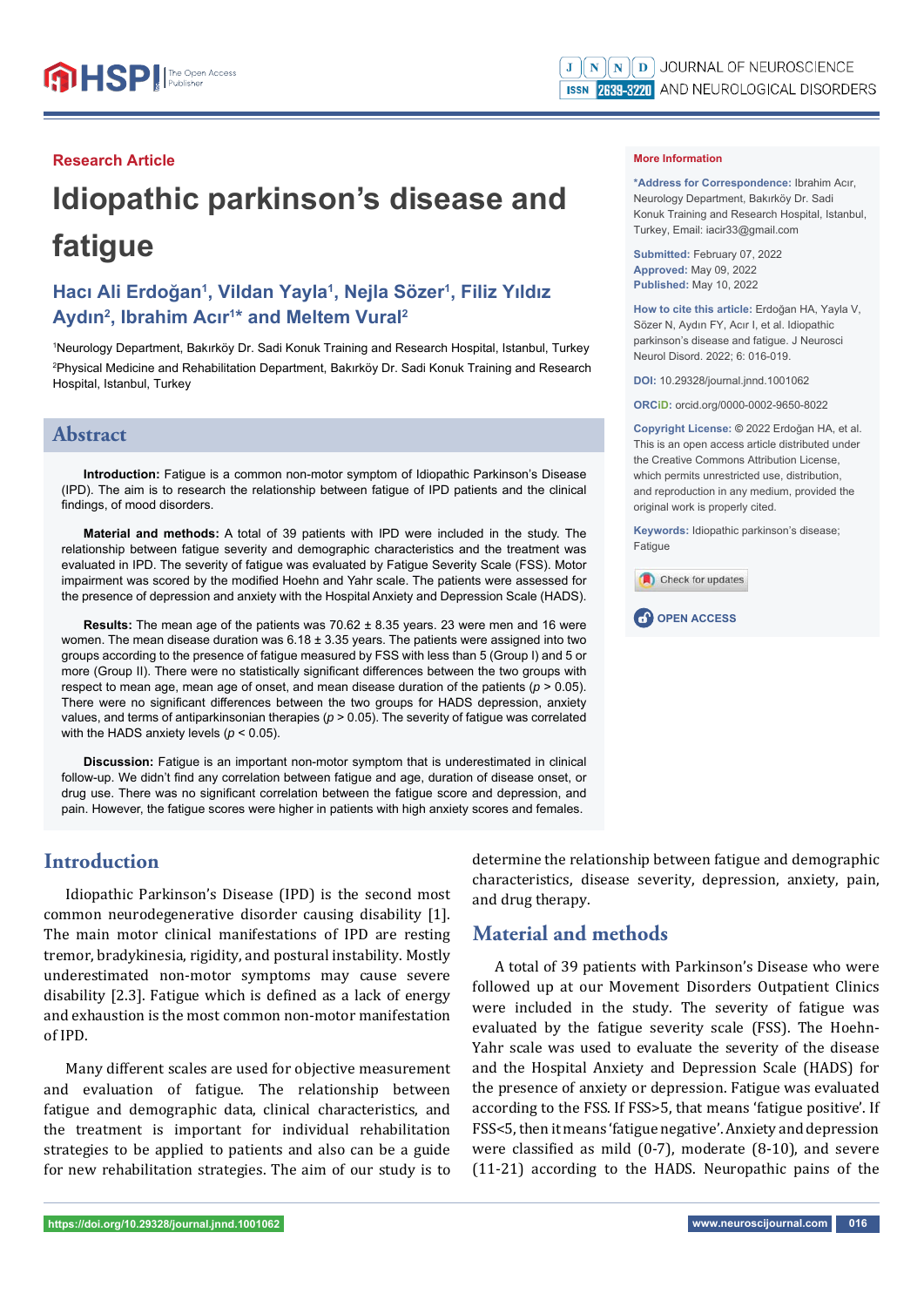patients were evaluated with Douleur Neuropathique en 4 Questions (DN4). Patients with severe hearing problems, moderate to severe cognitive impairment, and systemic diseases which can prevent cooperation were excluded.

#### **Statistical analysis**

For the statistical analysis, NCSS (Number Cruncher Statistical System) 2007 (Kaysville, Utah, USA) program was used. In the evaluation of the data, descriptive statistical methods (Mean, Standard Deviation, Minimum, Maximum) as well as the independent sample T-Test for parametric samples and Mann Whitney U test for nonparametric samples. In the comparison of qualitative data, Fisher's exact test and Yates' Continuity Correction test were used. Spearman's Correlation Analysis was used to evaluate the relationships between the samples. Significance was evaluated at  $p < 0.05$  levels.

## **Results**

A total of 39 patients (23 male and 16 female) aged between 50-82 years (mean:  $70.62 \pm 8.35$  years) were included in the study, 59% (23) of the cases were male and 41% (16) were female.

There were no statistically significant differences between the mean age of the patients with fatigue, the age of onset of the disease, and the duration of the disease with fatigue.

Fatigue in female patients was significantly higher than that of males ( $p = 0.007$ ;  $p < 0.01$ ).

No statistically significant differences were found between the use of anti-parkinsonian drugs (MAO-B inhibitor, Dopa agonist, L-Dopa), antidepressant, and antipsychotic medication with the presence of fatigue ( $p > 0.05$ ) (Table 1).

There was no statistically significant correlation between fatigue and Hoehn-Yahr scale, neuropathic pain, and depression (Table 2).

There was no significant correlation between fatigue and age, duration of disease onset, drug use, depression, and pain. As a positive finding, the fatigue scores were higher in patients with high anxiety scores and females.

There was a statistically significant correlation between anxiety scores and fatigue scores (*r*: 0.377; *p*: 0.018) (Figure 1).

## **Discussion**

IPD is a progressive neurodegenerative disorder characterized by prominent motor and non-motor symptoms. Non-motor symptoms such as autonomic symptoms, sleep,

|                  | <b>Fatique score</b> |          |  |
|------------------|----------------------|----------|--|
|                  | r                    | р        |  |
| Hoehn-Yahr       | 0.112                | 0.497    |  |
| Neuropathic pain | 0.245                | 0.132    |  |
| Anxiety          | 0.377                | $0.018*$ |  |
| Depression       | 0.134                | 0.417    |  |



**Figure 1:** A: coronal preoperative post contrast MRI: B and C: coronal and sagittal T2 weighted images demonstrating the sellar lesion with *suprasellar* extension and invasion of the right cavernous sinus.

|                                    |        | Fatigue(-) $(n = 21)$<br>Mean ± SD | Fatigue(+) $(n = 18)$<br>Mean ± SD | $\boldsymbol{p}$   |
|------------------------------------|--------|------------------------------------|------------------------------------|--------------------|
|                                    |        |                                    |                                    |                    |
| Age (years)                        |        | $70.57 \pm 7.02$                   | $70.67 \pm 9.89$                   | <sup>a</sup> 0.972 |
| Age at onset of disease (years)    |        | $64.38 \pm 7.59$                   | $64.50 \pm 9.70$                   | <sup>a</sup> 0.966 |
| Disease duration (years); (Median) |        | $6.19 \pm 3.68$ (5)                | $6.17 \pm 3.03$ (6)                | $b$ 0.744          |
|                                    |        | $n (\%)$                           | $n (\%)$                           |                    |
| Gender                             | Female | 4(19.0)                            | 12 (66.7)                          | $0.007**$          |
|                                    | Male   | 17 (81.0)                          | 6(33.3)                            |                    |
| MAO-B inhibitor                    | None   | 8(38.1)                            | 2(11.1)                            | 0.074              |
|                                    | Yes    | 13 (61.9)                          | 16 (88.9)                          |                    |
| Dopa agonist                       | None   | 5(23.8)                            | 5(27.8)                            | $000^{10}$         |
|                                    | Yes    | 16 (76.2)                          | 13 (72.2)                          |                    |
| L-DOPA                             | None   | 5(23.8)                            | 2(11.1)                            | 0.418              |
|                                    | Yes    | 16 (76.2)                          | 16 (88.9)                          |                    |
| Antidepressant                     | None   | 20 (95.2)                          | 14 (77.8)                          | 0.162              |
|                                    | Yes    | 1(4.8)                             | 4(22.2)                            |                    |
| Antipsychotic                      | None   | 20 (95.2)                          | 15(83.3)                           | 0.318              |
|                                    | Yes    | 1(4.8)                             | 3(16.7)                            |                    |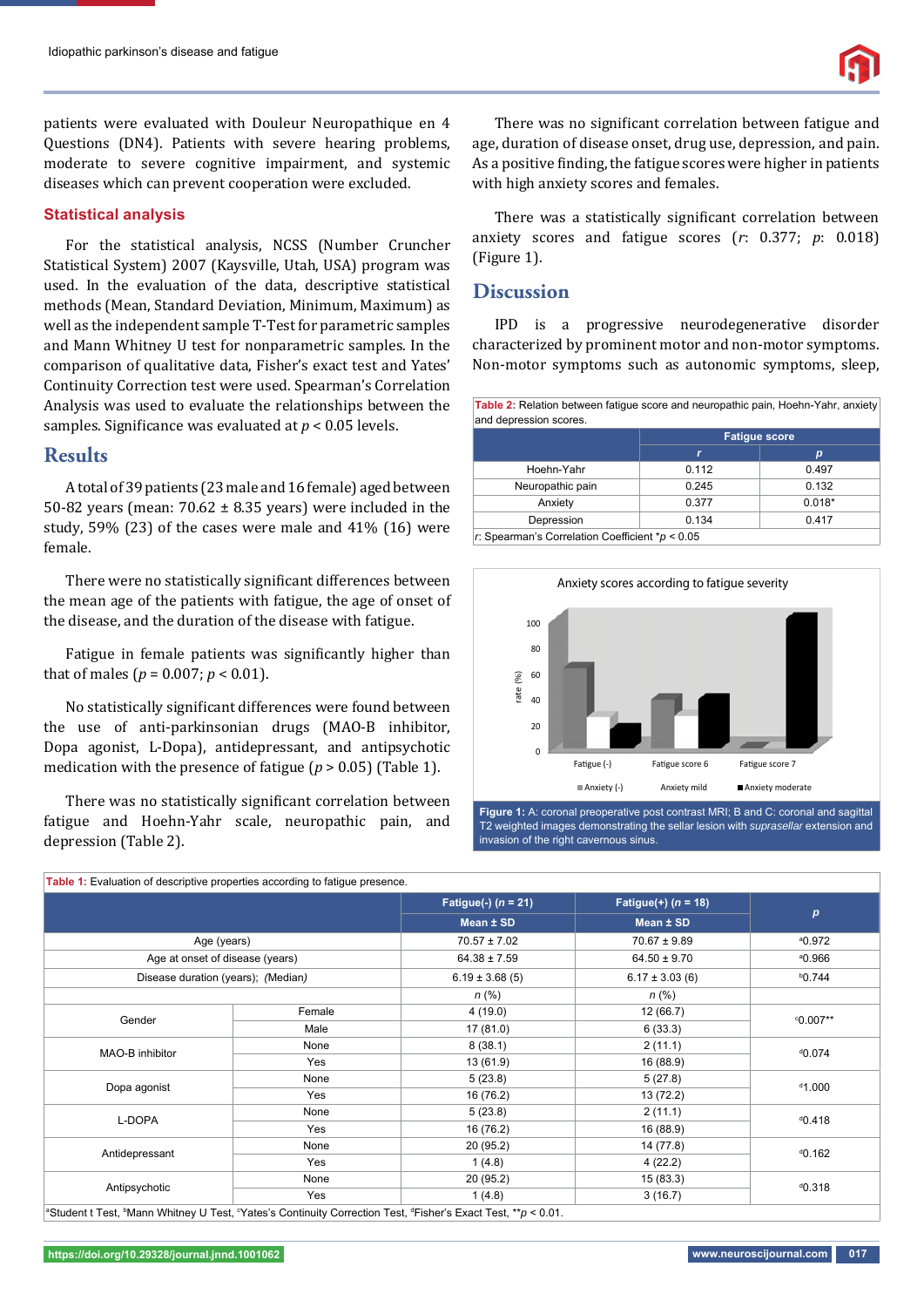neuropsychiatric disorders, and fatigue are as important as motor symptoms [4]. In the last two decades, non-motor findings have gained more importance in IPD. These nonmotor findings, which are mostly overlooked in routine patient controls, play important role in disability [5]. Fatigue rates were reported at 33% - 58% in different IPD patient populations and it was accepted as the most important nonmotor symptom [6,7)] In a study by Friedman et al. one-third of IPD patients reported fatigue as the most important cause of disability, with more than half showing fatigue among the three leading causes of disability [8]. In our study, fatigue was found in 18 (46%) of 39 patients who underwent FSS.

Fatigue complaints were generally not associated with the severity of motor symptoms [9]. Therefore, it does not respond to dopaminergic and surgical treatment [10-12]. Many studies reported that fatigue severity increases in patients with advanced Hoehn-Yahr scores [13,14]. As in the study of Abe et al, we found no significant relationship between the Hoehn-Yahr score and fatigue [15]. In many studies, there was no association between demographic characteristics and fatigue, whereas in some studies fatigue was more common in female patients. In our patients, there was a statistically significant correlation between the female gender and the presence of fatigue. As in the literature, we didn't find any correlation between age, duration of disease onset, drug use, and the presence of fatigue [16-20]. The relationship between neuropsychiatric symptoms and fatigue has not been clarified. In some studies, a positive correlation was found between depression and fatigue while in other studies weren't found any correlation [8,15].

In our study, we found, that there was no significant correlation between the fatigue score and depression and pain. However, the fatigue scores were higher in patients with high anxiety scores.

The small number of patients (*n*: 39) and the lack of a control group were important factors limiting our study. Therefore, studies with more patients are needed.

## **Conclusion**

Non-motor symptoms in IPD patients are a major cause of disability and have a significant negative effect on activities of daily living. Fatigue is an important non-motor symptom that is overlooked in clinical follow-up and requires a multidisciplinary approach. With the early recognition and management of fatigue, IPD patients' adaptation to rehabilitation becomes easier. It also allows the development of individual rehabilitation strategies. Our study will contribute to awareness of non-motor symptoms such as fatigue, which is difficult to treat and manage.

## **References**

1. Friedman JH, Beck JC, Chou KL, Clark G, Fagundes CP, Goetz CG, Herlofson K, Kluger B, Krupp LB, Lang AE, Lou JS, Marsh L,

Newbould A, Weintraub D. Fatigue in Parkinson's disease: report from a mutidisciplinary symposium. NPJ Parkinsons Dis. 2016;2:15025–. doi: 10.1038/npjparkd.2015.25. Epub 2016 Jan 14. PMID: 27239558; PMCID: PMC4883681.

- 2. Müller B, Assmus J, Herlofson K, Larsen JP, Tysnes OB. Importance of motor vs. non-motor symptoms for health-related quality of life in early Parkinson's disease. Parkinsonism Relat Disord. 2013 Nov;19(11):1027-32. doi: 10.1016/j.parkreldis.2013.07.010. Epub 2013 Aug 2. PMID: 23916654.
- 3. Pfeiffer RF. Non-motor symptoms in Parkinson's disease. Parkinsonism Relat Disord. 2016 Jan;22 Suppl 1:S119-22. doi: 10.1016/j. parkreldis.2015.09.004. Epub 2015 Sep 3. PMID: 26372623.
- 4. Fabbrini G, Latorre A, Suppa A, Bloise M, Frontoni M, Berardelli A. Fatigue in Parkinson's disease: motor or non-motor symptom? Parkinsonism Relat Disord. 2013 Feb;19(2):148-52. doi: 10.1016/j. parkreldis.2012.10.009. Epub 2012 Oct 26. PMID: 23107555.
- 5. Shulman LM, Taback RL, Rabinstein AA, Weiner WJ. Non-recognition of depression and other non-motor symptoms in Parkinson's disease. Parkinsonism Relat Disord. 2002 Jan;8(3):193-7. doi: 10.1016/s1353- 8020(01)00015-3. PMID: 12039431.
- 6. Karlsen K, Larsen JP, Tandberg E, Jørgensen K. Fatigue in patients with Parkinson's disease. Mov Disord. 1999 Mar;14(2):237-41. doi: 10.1002/1531-8257(199903)14:2<237::aid-mds1006>3.0.co;2-x. PMID: 10091615.
- 7. Miwa H, Miwa T. Fatigue in patients with Parkinson's disease: impact on quality of life. Intern Med. 2011;50(15):1553-8. doi: 10.2169/ internalmedicine.50.4954. Epub 2011 Aug 1. PMID: 21804280.
- 8. Friedman J, Friedman H. Fatigue in Parkinson's disease. Neurology. 1993 Oct;43(10):2016-8. doi: 10.1212/wnl.43.10.2016. PMID: 8413960.
- 9. Herlofson K, Ongre SO, Enger LK, Tysnes OB, Larsen JP. Fatigue in early Parkinson's disease. Minor inconvenience or major distress? Eur J Neurol. 2012 Jul;19(7):963-8. doi: 10.1111/j.1468-1331.2012.03663.x. Epub 2012 Feb 16. PMID: 22340430.
- 10. Pont-Sunyer C, Hotter A, Gaig C, Seppi K, Compta Y, Katzenschlager R, Mas N, Hofeneder D, Brücke T, Bayés A, Wenzel K, Infante J, Zach H, Pirker W, Posada IJ, Álvarez R, Ispierto L, De Fàbregues O, Callén A, Palasí A, Aguilar M, Martí MJ, Valldeoriola F, Salamero M, Poewe W, Tolosa E. The onset of nonmotor symptoms in Parkinson's disease (the ONSET PD study). Mov Disord. 2015 Feb;30(2):229-37. doi: 10.1002/mds.26077. Epub 2014 Dec 1. PMID: 25449044.
- 11. Kluger BM, Parra V, Jacobson C, Garvan CW, Rodriguez RL, Fernandez HH, Fogel A, Skoblar BM, Bowers D, Okun MS. The prevalence of fatigue following deep brain stimulation surgery in Parkinson's disease and association with quality of life. Parkinsons Dis. 2012;2012:769506. doi: 10.1155/2012/769506. Epub 2012 May 13. PMID: 22666631; PMCID: PMC3359731.
- 12. Chou KL, Persad CC, Patil PG. Change in fatigue after bilateral subthalamic nucleus deep brain stimulation for Parkinson's disease. Parkinsonism Relat Disord. 2012 Jun;18(5):510-3. doi: 10.1016/j. parkreldis.2012.01.018. Epub 2012 Feb 15. PMID: 22341622.
- 13. Antonini A, Barone P, Marconi R, Morgante L, Zappulla S, Pontieri FE, Ramat S, Ceravolo MG, Meco G, Cicarelli G, Pederzoli M, Manfredi M, Ceravolo R, Mucchiut M, Volpe G, Abbruzzese G, Bottacchi E, Bartolomei L, Ciacci G, Cannas A, Randisi MG, Petrone A, Baratti M, Toni V, Cossu G, Del Dotto P, Bentivoglio AR, Abrignani M, Scala R, Pennisi F, Quatrale R, Gaglio RM, Nicoletti A, Perini M, Avarello T, Pisani A, Scaglioni A, Martinelli PE, Iemolo F, Ferigo L, Simone P, Soliveri P, Troianiello B, Consoli D, Mauro A, Lopiano L, Nastasi G, Colosimo C. The progression of non-motor symptoms in Parkinson's disease and their contribution to motor disability and quality of life. J Neurol. 2012 Dec;259(12):2621-31. doi: 10.1007/s00415-012-6557-8. Epub 2012 Jun 19. PMID: 22711157.
- 14. Stocchi F, Abbruzzese G, Ceravolo R, Cortelli P, D'Amelio M, De